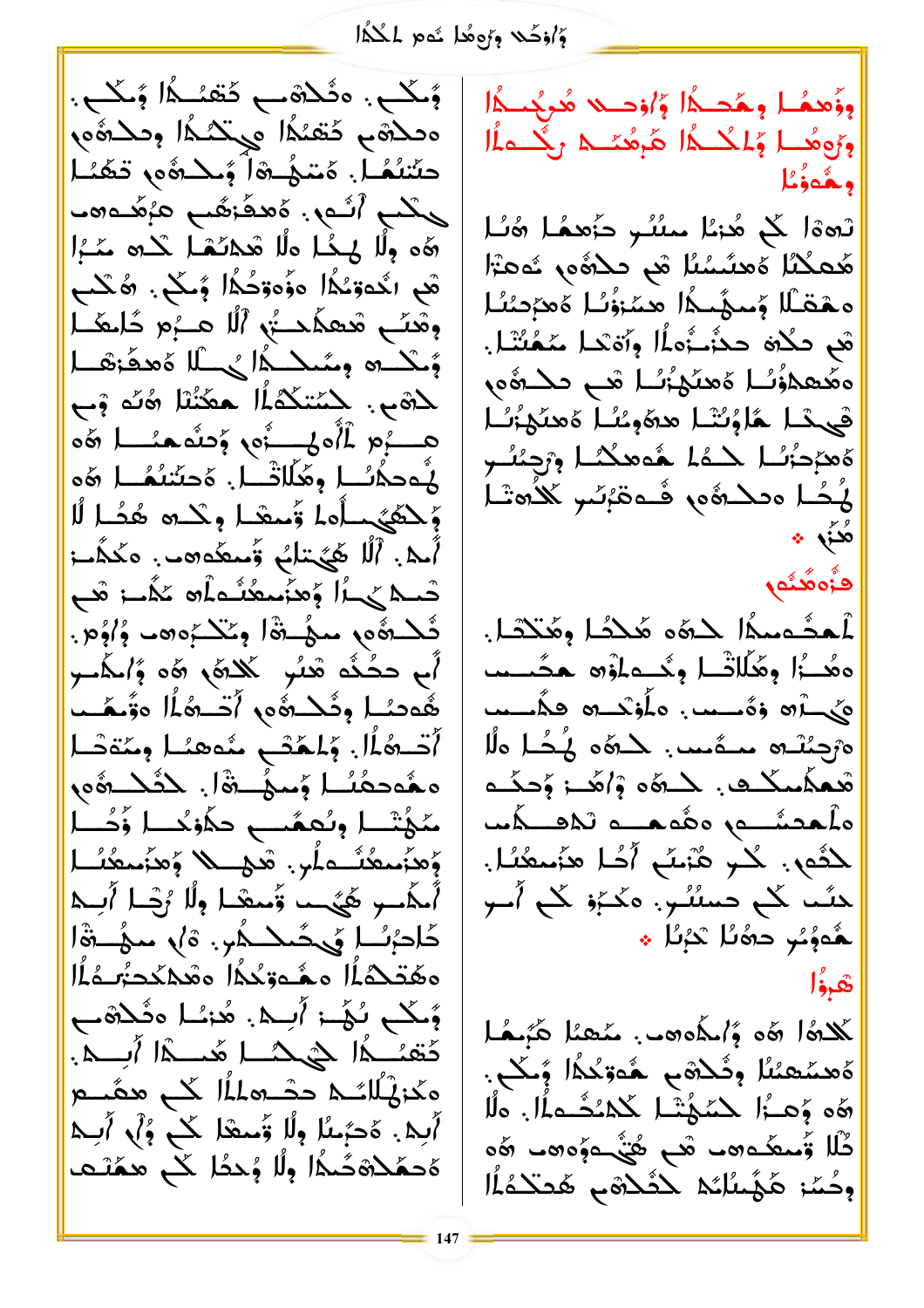وَاوَحُد وَرُوهُا مُوم الْكُلَا

مَنْعُسُلُ هُيْ الْمُتَوَلِّلُ الْمُسْتَمَاءِ مَنْ مَسْتَمَدَّ وِتَاهَـا مَسْكَــع كَدَاتْــا. مِمَّتْعُنْـا وَسَوُّةً وَحَقِّيءًا وَجَكَ لَمَعْنَى وَ ٱلْلا أَبِ أَسِــدَ أَهنُـــا حِكْنُنُــا وِحُـــوِ تْعَكِّيمُهُمْ وَهُدُّهُمْ كُمُّ مِثْمَتَّكُمْ مِثْمَتَّكَمْ ؤْهِمُا. هُنُـه وِنُزْنَـا خَكْنُـا وُحُــْب هڭىڭلا. ەنچىنُەو ھْسُە لُلۇسًا هُزُومُا. وَخَرَّاتُه مِمْتَكْتَا. أَلَّا لَ أَبِهِ وُحِيْدِهِ وَٱسْعَزَٰاتِيكِ وَلَا سُأَمِرَ هَلَا وُقْبٍ. هِلَّا هُنْسَمَهُ كُنْسُ لِكُنْسُو وِلَمُ اُحۡنِ ﴾. لَا هُــٰٓن نَاحَٰـٰٓ هَـٰى لِيَـٰـَٰٓءَنِ لًا هُــزب لمُحصَّـر كُــح تُوصُّرْـا هَــح حَصَاؤُمٍ. لَا هُـــزَمَ لْمَلْكَــةُو كَـــتَةَلَّا وَوُّوهِكَا وُحِكْمٍ وُكُمْ وَحِمَّاقًا لِمُتَبَالِ ويُحْثَماً!. هَنّ خَسْمَائِه أَههْدَه. لًا هُنِ الْمُنْد ۚ كُلِّ حَدُهُا ۚ وَقُسُلَ. لًا هُنِ ۖ أَهِقْدٍ أَقْسَدٍ قُنِّي. لَا هُـنِ نُبْدَرِ نُهووُا وِكْتَعَفَّاوُبِ ۚ هَبُعَْدِرِ. لَا لْمَعْ كُلِّ هْنِّي وُسْعِ إِنَّهَا. لَا لَمِّلْا كُمْ ثُمَّ مُنْمَاهُ أَمَّا وَمَكْنٍ. لَا أَيْجَدُهِ كُمَّ حشعدًا هلًا لَمُوْثَى وُّمَعًى شَــدْ وُسُـُلْ. لَا لَمَـــوْمَا كَــــوهُ هُـــدُا وِفُعٌتمُـٰہٗا ٖ. ہاٗا ۖ لَوٰقَـا ۖ لَاے ۖ حَٰفَـٰہَـٰ ۖ هُدُرُا هُو وَحَكُكُم. لَا هُنِ لَمَعْتَ كُم حِسْفُوصًا ۞ه حُزُمًا وَٱسْلَاهِ ۖ لحَعَّائُـا وِحُدَّجَى دَّتَكُـدًا. لَّا هُــ;ب تَعْجَمُحِينَ هُنَّى سَكُفَ اهُمَّةُ أَلْ وِؤْمِنْمَا هُرُحمًا. قُلًا وِحْدُ أوْمُحوُّد هَنْدًا لًا هُذِب لمُمْتَف كُمْ حِنُّوزًا وِلًا وُحْجُلَ.

أَبِــم. لَأَمْتُــا هُــ: تكـنُوها هْنُــو. هجامنًا أَلمَوُّا تَدْهُـُـهَـا هُـجِ مَّوْهُـبِ لَهُ هُذا أَحدٌ كَعَلِّ أَسو سَيُوهَٰبٍ. وَلَّا<br>أَسو هَتِيْدُهُلِّ أَهدُّ وَوْ كَعَبِي لَّا لمَنْكُم لَمَتِي مَكْمٍ هُنَا. وَلَا لَمِنَ : ؤْهِيدُمْ بِمِرْ وَنُمَّةٍ مِنْكُمْ بِهْدِهِ وَأَمِّرُوهُ وَمُكْرِدَةٍ قْلْمْتَاحُمْنَــــى وَالْمُتَسَمَّــا حَقَّنْدْــا وۡمِسۡنُا وُۡتَكُو مِمۡصۡنَى ۚ حُـرٖ حَنۡتُمَا هُزِدِيُبًا هُجِيَّهُمُ الشَّجَا وَهِي الْمُسَلَّاتِ وَثَىلِكُمْلِ. هُحِنْكُمْ وَمِثْلِ وَيُحْمَلِ حَمَّهُمْ وَحْتَنِيُكُمْ أَوْجُدِهُكُمْ وَدْئِكُمْ هَٰذَبُوْا لْحُمِ هُزْسًا هِـلًا وَّحْمَدًا هِفَىقَينَـمِ ەھْلاكْھقَىلّ. وٖڵْالْهَٰلا ھكْم مْعَنْسُر هُ مَكْتُمْ تَسْعْلَ. هَاهُتْلَ كُمْ شَى ثُلادُه مُدَهُدًا مِنْدَخُلًا وُمَكِمًاً. َكْتُمْ نَحْدًا وُبِقُبْقُسٍ مِكْفُمٍ. أَلَّا ﴾ لأسعدا وُلمح مدَّه مُصْل هُ كَب وتَسْلَمُه هَدَّمُكُم ضُو هُڪَّنصُم شَلَّا هُلا كَـلا تْـتِنْـلُا شَـ أَنتُـا تَـهُـت وَّسْمُهْا. أَلَّا أَبْ هُمْ شَمِّيْ أَبْرِ هَٰذَا ەڭگُىزًا. ھَنُە بِقَبْعُو كَبْلا قُلْاڤُو لًا تُغْمِعُتمُلًا وَّىكُمْ مِلْكَمَا. لَاحِهُـٰٓءَا وَسَوُلْ وَالْمَحْلَمِ أَوْ هَنَّكَ وَسَمْعًا } تِكْمَلَا وُحْكَى. هَدَهُمْ: هُقَحْمُلًا. ٱلْلَّ ﴾ لَمُحَدَّمَٰا وُمكْرٍ. ۞ وأمرِ ٱهُدا ھزَىععُنَىدًا. دَنِيَا كُنْ كَلا مَكْتَبَا. ەھَنُــە وَبَقَــوۡلَ ەَبـَقَــەٓآف كَلـَـع هَــع ثَلاهَم محْدَمُتّْنَدُا ٱلْلَّ لَى مَمْلًا كَعِنْا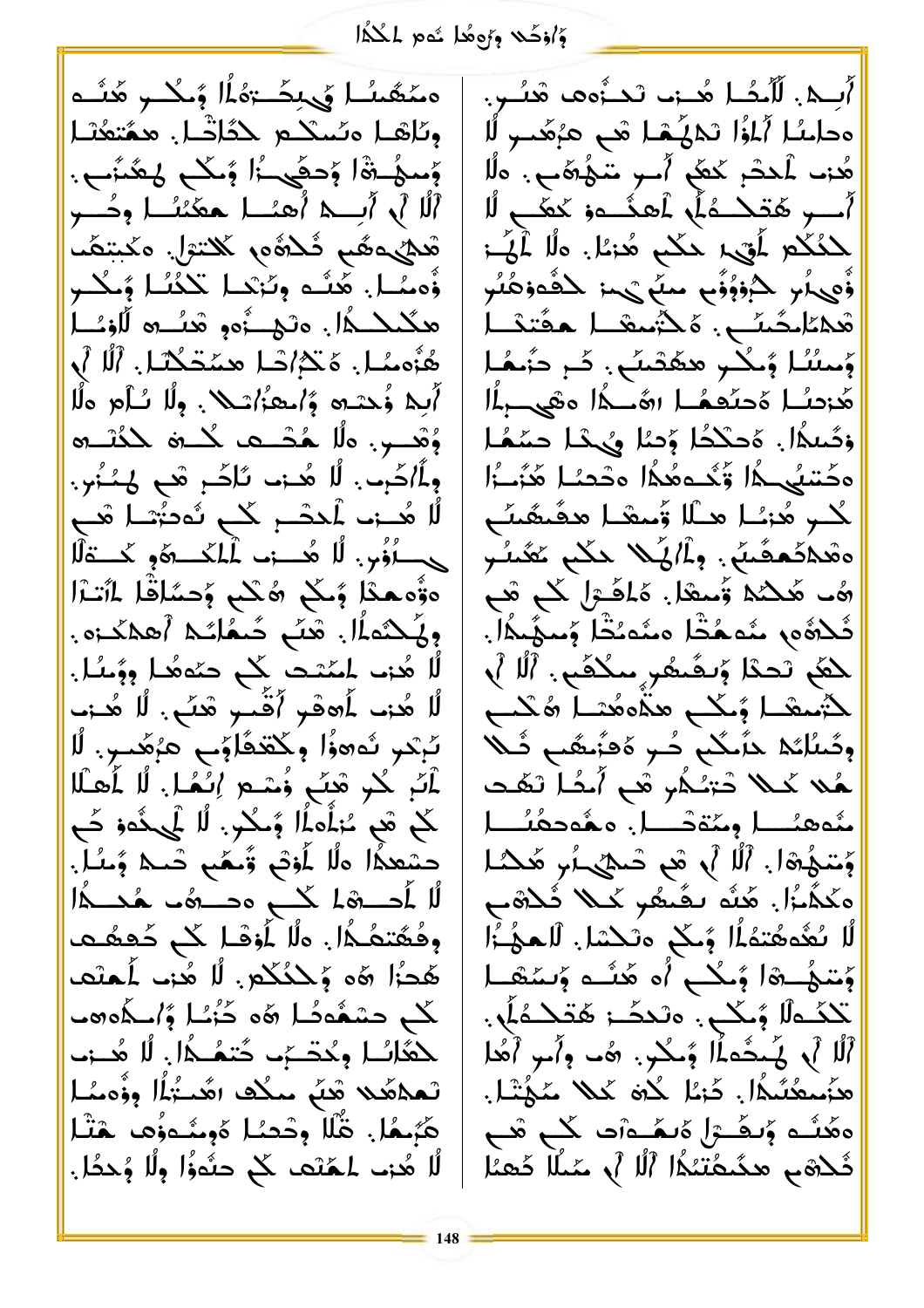وَاوَحُد وَوَهُا مُوم الْكُلَا

حذَّممُا ممُنكَانُهاْا وقتُـر. هُننَّى تىت<sub>ا</sub> ەُڭەرچىقەزى*مۇ پ* هُوهُا وِكُلْمًا فَزُوهُنُور وَأَوْسِقُمِيًا ۚ فَيَ هَدَهُ مَعْمَدُ الْعَمَلُ هَذَا لَهُمْ مِنْهُمْ الْمَعْلَمُونَ مِنْ أُحِبُّو حقُّومُ ُتَمِن وَسْعُوصًا فِيَوْهِ كَــــلا فَكُــــــف كُطّـــزمُال حوْجِئْنَـــــــو ەَكْتُەھۇُلْ ھَتَّىسُّىلْ مُمَكَّىب جَنْب وْهِــْرَهِ . هگَــْـُـا حَمَّــُّا أَـــِمَّـ حَـّـرِ ڤُےۏٮُھُ‰ ٖ. ھڪُنگَـــم کُـــرِ هُٰزئـــا حدْرُسُــا ھُسُــا وِكْــْسَــا. وِلَموسُـــب حكتُّهُلُم سُموءُا وِهُـمقَّبُنُــرِ هُبُتمْـا هَ الأَهُ نَا حَهُ لَا كَبُرُا ﴾ ۿ,ؤُا هَبُعُىبِ هُٰٓئِمًا ۚ كَلَّاهُۚا حُنُّوَىٰا ۚ وَكُحُّوَٰۗ إِ وئَــلا ممَٰزِئَـنَــم لِكَـقَمْـا 2.6 مِنْــم حكْبُلُا هُنُـل وِهْرِجُـهْ عُـٰقَهُمْلُ وَرُوهُـل هَبْسُمْا. أَلَّا لَهٖ أَسم لَكُـهُا هِيُـبُّ! ەھَبْعُا كَحْشُەرِّىر. ھَڪْلا آئەر ھُر ٱتٸِے مَكْشُـٰدًا. كَــرِ همّشا ٱبــدَ حَــْدُهِ ثَــْلاَ هُدَدُرْتُــْمَاْ كَـْمَــْدَا هَهِمَكُكُمُا وِهْبُ أَهِكُكُمْ يُصِمَ هُزءُا ٖ. شَوْلًا وَمِنَّعٍ هَنَّـضَـَّعَ حَشَـٰلًا ائا وۡممُمۡمَاٗاً. مَوۡكُم اللَّهُ إِلَّا ۖ لَهُ مَعۡلَمُ لَهُ مَعۡلَمُ هْمِ مُدْهُمُا وِثْكُلُّهُ هَٰٓئُكُمُونَ ٱلْلَّ أُمِرِ هَيُعاْها معلَّا وَقُمِعْا كَذَّبَّا وِقْعُرٍ. وكمو فَعرْهُما رَهُمْسَا. هُمْهُمو لمَعْتَـٰهَـٰلُا مَشَـٰوُرْٓا وُلِّکُمْ مَعَّتَـٰكُنَّـا

هْ جِكْــِـمْ كُــْ مَهْ هُـمَـكْحُـا ٱلْلَّـ شَـهُـِــلا وَّسِعْلَ وَمِكْرٍ مِنْهُومُنَا. مَّت وَهَّتِ لكسم لمستكأبو ةلمثسسه ةالمحسنة لِمُكَـٰدُهُم سِمُ رَةًا مِفْتَـٰدُهُ الْمُ ىُقُومُىــەُ) بُىكى بُھكَــٰزى ھرُهُـــــو. لحُمَّة مَكَنَّة لَمَّة مَعْلَمَة الْمَسْمَّلِيَّة مِنْ مَسْمَّلِ وَسَهَّسَــدًا. أَحتَـــز هَنّــع للْكَرْفَـــلَّا شَفَّەضُدًّا هَبَّ وَّحَبَّ سَؤْقَهُمْ بِذَكْبِ ٱلمَفْزِهُـدِ. هُـْـدْ هُنّـع كَلائِشُـماُ! هُوْا وُهِمُرْشُدًى مُرْهَبٍ وَالْمُكُلِّمَانَ حركةُمُّا هحُدَّمُاْ وِهَٰنِكْسُلَا وَسُكْر معَكِد للْمُصْهَدُمُ وهُيُّدُوْسِ حصْبِ ﻜﻰ ﺗﯩ*ﯩ*ﻪ ﻣُ;ﻠُّﻪﻟُﺮ ﻩُﻭﮬَّ;ﺗ**ﻤ**ﯩﺮ. ﻣﯩﯖﯜ كُم دُقتهُا فَيَحْسُرِ هُنَّبٍ كُمْ كَهَاأُو. ةَسْقَدْتِ كُلِّ كُنْعْ أَهْتُسُو أَهدًا كَجِ حَمَّتْنَا هُءَدَّدُنَا وَحَدُّكُم هَكُهُدَمَّا وَهْمِ كَمُلُو. كُـمْ ثَـكَّا وَهِقَاهِ كُلّْسٍ مَكْشَبِهِ كَتَرْمَتُنْا وَجِّلاً وَهُولُو. حَوَّمْثُ ولَمَّا وَحَتَّمِعْهَا هُدْمِعِكُــدَ إِلـُـمْــداًا وُسِيئِيْــا حــزًا وَْكُبْ وِكْعْدُهِ كُبْرِ قُـأَا هُوَجِسًا. ةُامكُنَّا هاڤمبرُنَـا كَــُع وُّهمُــا وُمكُــر هَّبُعُلُ هُعُلَ. حَثَكَلاَكُم لَحُكْفَكُم \* تحجئزا دَكْد هُ/دَهَٰ: هُنَّے هُـٰ:ئـا هِ هُـٰ كَـٰفُــر ەئزلەلمى. ئىلا ھىھى دۇھا ەھقىۋا هَمَّتَــفُلًا هَمَّـٰـدًا أَكْب وِهْؤُــلا سۇقُے دَّائائِہ وقدَمدَّے حکّے۔ أَمكُنُـا وِتَـدِّها وَصَـدُّورٍ هُتَّاب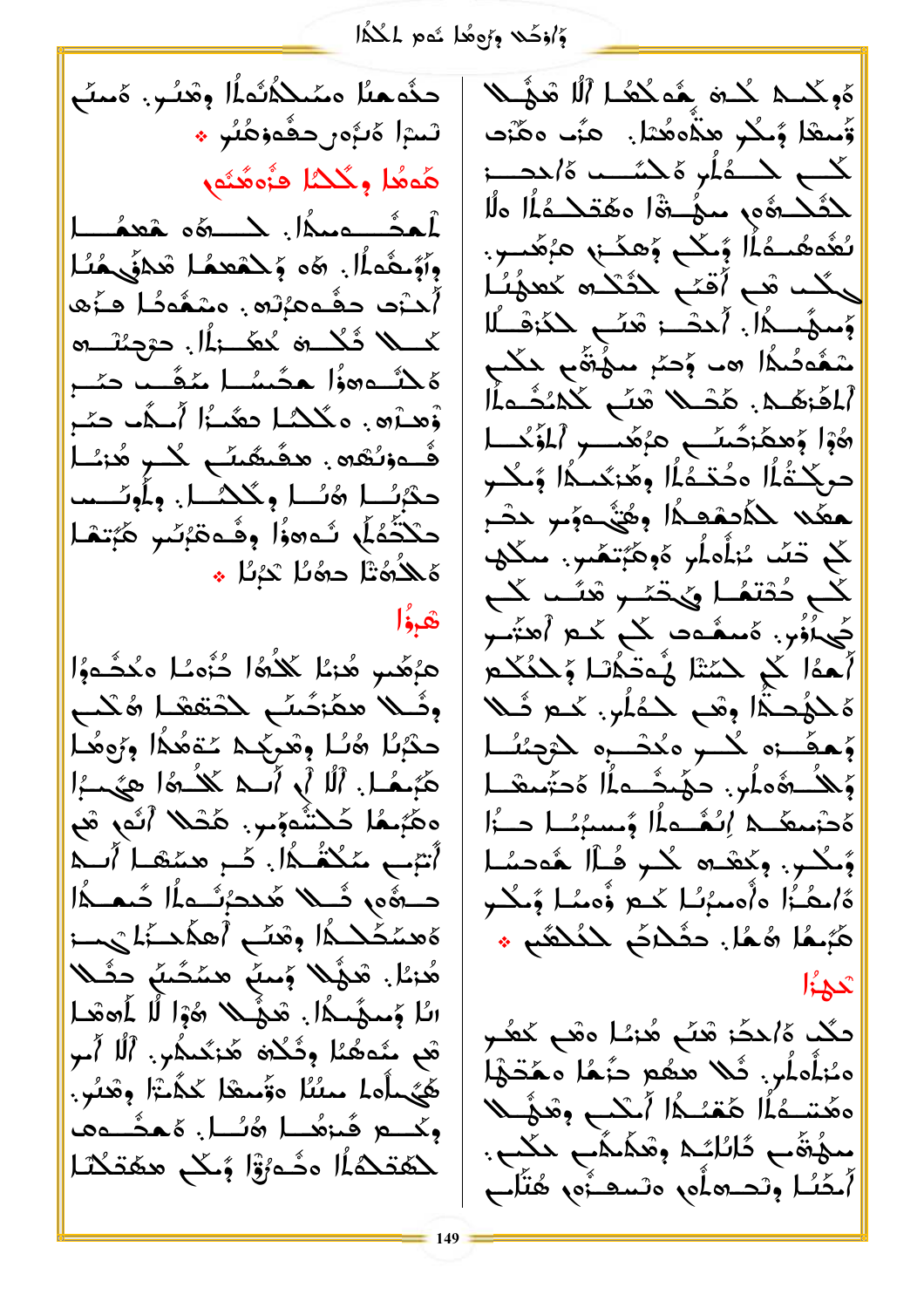وَٱوْحُلا وَرُوهُا مُومِ الْمَكْلَا

وَّسِعْدا مِمُوحِمُنَا وَسَيُّوَا هَتَبِي. لَّاوْكُمْ شَكْدَهُ كُمْدِ كَتْݣُلّْهَا وِحُدْهَ هُهِمُّـثُـه اُلْمِ وَصَّـاةٌا هُاوِّهْــا حَقَتُــا وِبْحِكُــٰٓ;ا وِكُــٰ ۞ . حَكُــٰـٰءوَحَدًا وِمْحَـٰـٰبِ أَهْدًا. لِكُلُّلا نَهُـ: مِمْثَمِ وَّمِشَا تَعيثُما وَوَّىكُمْ ۞ه قُلاً . كَيْمِنُا هُذِ لًا لَمُدَهَلا كَعَلَم. شَوْيَلا وُجُرِيد أَسِمْ هسَّىكُمْلُمْ وَمِنْعُ أُمِرٍ دُّوْمَاً. وَمَكْلُهُ ودًاسرًا هِمَّىْ أَمَا أَمِنْهُما حَبْبٍ. ەۆھسّىگىبُ ھَى ھُوئُےكْسُّەلَّا وِؤْسَمَا قُدەھُمْ. أَلَّا هَكْهُكْمْ وِهَكْلِهِ ه لْمَسْْلَمْ وُحْدُهُ مِنْ وَحَقَّلَ هُنَا. لَمُعَى حَاهُۃتا أُەوٓھىلاھُتا. ھڔٞٸﯩﺪُا هُمَا ؤُهِمُنُنَّمُ أَوْ لِكَنَّمَا أَهْدُلَ فَ هُتَـْعَبِ أَبِـدْ لِدَةُهِ, ثُـلا ثُمامُـا ه هُم لهُمَّا وهُدهُ مِ أَهلكَزِ. هَمَّصْلا هُزئـًا لِمُعَهُــدُّا مِقَــٰزِهَــا مِمُّمِرَّحُـلَـا وَسكْفَسِيهُمْ. ثَسْلاً أَهَسْكُ وَهُمْ هْدْهَاو كُلّْرِ حَبّْ خُدّْمُلًا وِهَبْتُهْا وِهْمِ يُمَكِّمِ هِقَةِهِ لَكُنٍ وَهُؤُلاً وَهُوَا ةِ/مْكَى وَمِكْتَبْسٍ كُلِّ هَنُـو هُـْنَـا. لَمَوْسَــدًا أَهُـنُــدًا. مفَنحُنبَ لَمْــر كْلُّــْ هُٰا أُحُـــا. مكْحـــزُو مُّمَّرُـُــا ەَلأەسُــر ھَبُـھُـا ھُـھُـا ەَحثَـٰدَاخَــم لمُلْعُبِ \* وبكمأا وزجزا أُحْدُا كُم هُنْا كُلُّهُ!. وِكَهِ هُم أُهومُا ضُعِيدًا أَهتُمِي هُوجَمْنُا وِكْتّْبُكْمَالْ هْدْفُسْقَىلٌ . حَلُقُوهُس

ەقىمكدىُ ئىسل دېسىم أەگىسە همّعكـــدُا لَاحْــــــ وكاتىعَــــاه ەُحثُەرْ«ەُلْل ھەسلاھْلْلْمُنْبُس مەمَّرُو لأَمَقَنْا هُ رَوُّىثَا لِمُوهُمُا لِكَٰعُحِنُـٰهِ الْأَ وَّىكِنَّەن لَّاعْكَبِ وَجَعَّـوَجُدَّا مَّتَنَــُّا دَّىسًى فَصَلَّا وِحُسْمًا كَشَّاوَهُمْ الْمَسَلَّامَ وُكِنُوهِ وَهُدَ ٱلْكُنُبِ وَحَوُكِنُـمَاْ! وِثَّـــلا أُوْهُــــعا هزُكُـــو . فُـاوَهُنُــا وكشع هُتَبِ. لَا كُبُ وَحَقَقَهَا كَتَفَقَّــا مُّىبُونُتَّتَّــا كُحَنَّـــو أَه دأەقىئىسكا ھۆئىسكا ۆومئتڭگا. ەكْللوَّەْلُا وَّسُمْل ەْلگتۇل ھىمَسَى. كُودُدًا وهُوواُدًا لِحَثَلا سَرِ هُـزَوِ. لَّاوْهِكُمَّا هِمَّتْكُمَّا وِكُمْ حَقُال وَّىكْــر. أَمَّتْــبُ نُحفُــملُّا وَحشَّفْــا وُمكْشَى. مُرُجِفُما كُمْحُطُ وِمَتَنُبِشُمْ ححْرِ. ۖ حَكِمْتُمَا أُحَا وَمَرَحَدٍ. هَمحُوْهَا هِهَٰۃُۢآٰیٰٗہٗ شَبِ وَۡسُلَّہٖ وَہُوۡصَٰلَ ٰ آَہٖ شَبِ هُدۡدـــٰٓبۡ ۖ فَـُمۡـٰـُـٰل حُـمُــٰل فَـــرَٰلِ. لَامْتَــــرَٰٮ قَــــح وُّدَـــــــــل كُتمُــــدُّالَ. مكْبِقْدْتُهْمْ هُم خُذّْجَةُمْلًا وِهُنَّم مَّــزَو ۚ. لَاعْكَبِ ۖ وَكَعَّامِنُـمَاْ! وَمَنهُـــْهَ! مُنَّبِ ةَاوَّمَضَـٰٓ هَبِ اهَ ۚ وَلِكِشَـٰهِ صَلَّا ەڭخىش ھۆجئىل ۋىگى ھۇئىل لأنقفُمُا وُلِكِوهُ وَكَذُلِكُمْ حَضَّرٍ. كُمْسٍ هُــزَبٍ لِمُنْهُمِــا وَوُوسُـا. وَهُو وَّسَرَىلا حَقُوْلَ. ةَفَنَّىمَا شَعْفُلا إِنَّمَا. هَحرْجِدًا هَٰهِمَمْهَا إِبْلَ. وِهُكُنُا ٱمْكَت.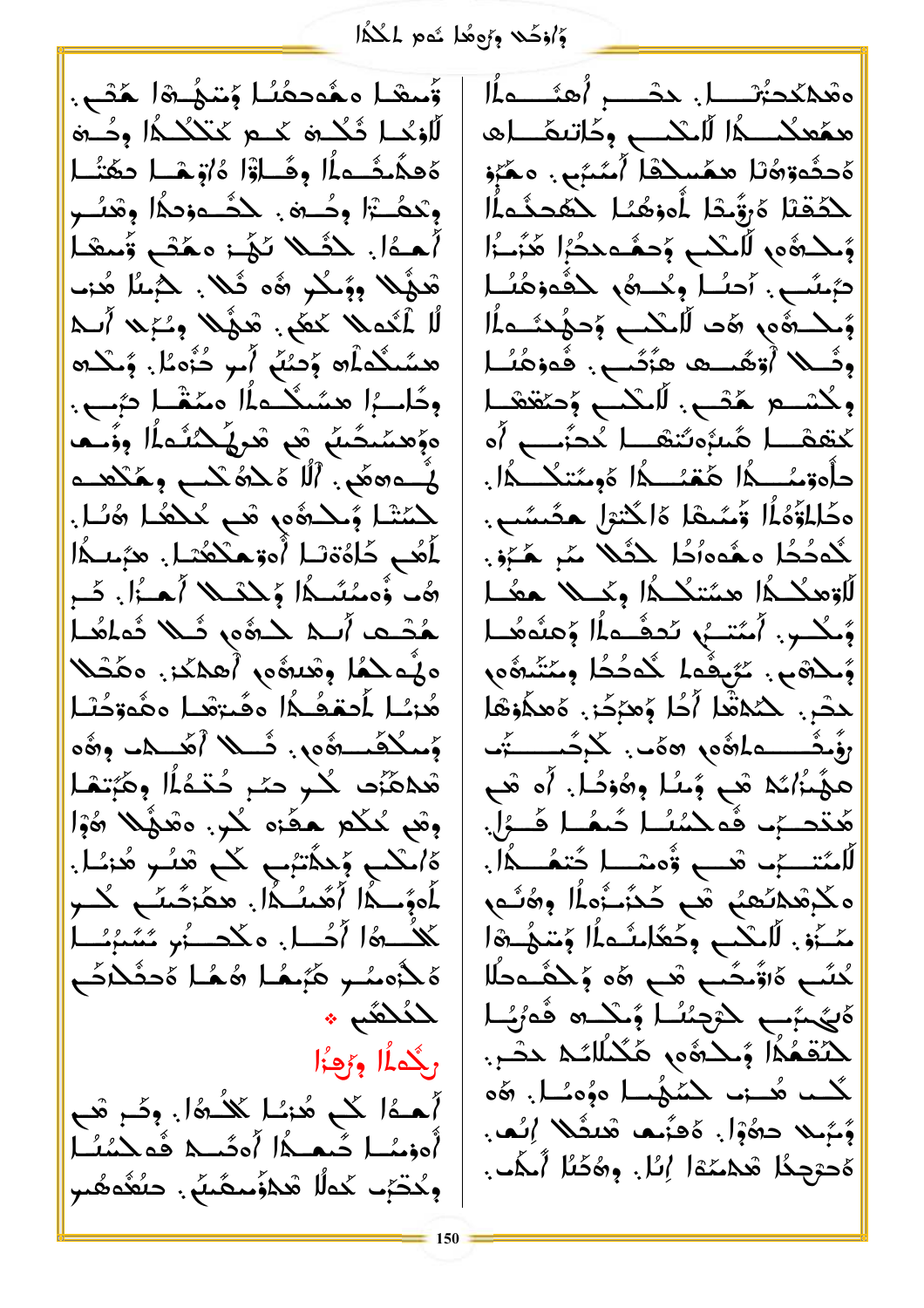وَّاوْخُلا وَرُوهُا شُوم الْكُلُّا

هُهَّتُوْا وْ/همْا يَــِفَّتِي لَمْــهِ هَتَمِينَ . مَنْتَدْ ءُلَّا گُبْ رُهْنُب هُوصُبَا وَّْمُسَـّٰهُ أَا ۖ لَكَــرٍ مِنَعَزَىــ ۚ فَكُنْسَـٰهُ أَا هكْتْݣْدَا هْحَقّْتِيْدُا كْبِر هِمْحْقَى هَٰداَخَا ەھُـۃەُاُ لِأَدُّداٰمِ ھُجْبَءِ. لْكُو هَمُصْتَ عَمَّا حَيْ أَقَّالَ وَّكْنَهُ . قْنُرِ وُّالَمْعِ ءُهُوَقْتَا هُـنْزَه شُـلا كُـْرِ فُحْسَبَ محدَّثتَـا كَحَــرُّه أَا مُـــزًا هزَمعكُنْا. كُلْسِ هِلْمُؤَوْضَهُمْا ەدەڭخشىمە سىڭ ئەلھىمىدا. وَحِنُهِ وَأَوْ مِنْ أَحْنَى الْمَعْنِ وَاللَّهَ وَاللَّهَ وَاللَّهَ مِنْ اللَّهَ وَاللَّهَ وَاللَّ وَلِحْدَلا مْعِ حَقَيْا لَهُ مِحْصَنَى ۚ. أَتبِ هُذِئًا لَمَدْهُ هُـٰٓ; وَقُومِـٰهُ! هُوِثُلاحقًا: «هُو وِشْمِ گَلْمُا كَعْدُوبُـا ەسْھُەدُا بِّسمُسْلًا ھَنُدْ كَلِ. أَبِـد أُهِ وَأَهْلَ هُٰذِيًا ذُبِّيْعِ إِنَّهَا. وَهُمْ وَقْع تَكْتُلُمْ حَرَّدٍ أَوْ مَرْسَلَ أَمَدُكُمْ كُلِي. الأحكِّ وتَسْرًا هَازَهُ! هُلصَّحْسُو حَاهُنُـا رَْهِـزَاً كَثَّـدَوُّا. وِتْــه هِمَّتْـسُـ كُــر ثَلا تَعْمَا حَرْجَةُ! حَمَّةُ! كُبِرٍ ٱمْتُوَّا هُوحِسُــا. حرِّهِـــزًا مِنْتَـــوُــأَا حَـــوُـلُر مِعْتَبِيَّةٍ وَسَمَّدَةٍ مِنْقَرْهِ مِنْ مَثْبَعْتُهُمْ مِنْ مَثْبَعْتُهُمْ مِنْ مَثْبَعْتُهُمْ مِ هَائُه كِلَّا ۖ كَوَقَّا ۖ وَحَقَدًا ۖ كُنْ كُفَّاتٍ حُوصيًا. حَتَّوَةُ مُوصِّد تَحْصَل حَعَّمُوْا وِحْمَ هَبِّتْ هَ حَجَّفَتُهُا رَجُوا دْرُبِمُا وِهُوصِمًا دُهِ ۚ كُمْ أَهْزًا. أَمَلَا يحشرنه فاستهده وسأدفأه وسنكرش حنٌـدهوْه ورُهِــزُا. كُـــزوا وُحرَّحــزًا للَّـــه وقَوْمَ وَرُوْتُ مِنْ مِنْ مَشْتَـبٍ ﴾ وَحَبَّــت

وِمَتْنَا هُدَاهَ ُمِنْ أَمْعُعُدَا هِ كَلَّكْمَا. كَبِ هْدَهُمْنَى خُالِكْنَا هُو وُنَهْت كَــلا لَمُط وِهَٰتُا. وِهْبِ هُـاؤُهِ هَـ لِيُشْـا تَدَكِّعُم هُوَدًا هَحِنَّىتُمُا وِلَمُي هُــَىٰ ەللە» لىكلۇم . ڡڒؙۛەۿؙۮٞڡ لْمَحْـومِمَالِ حَـوَةِ وَجِـزًا هِرَّمِمُــالِ ةُاعْتَقْدًا هِمْبِئْسًا كَنْ وَسَمَّا هجَّىسًا ‰هِسًا لَّا شَكَوِّوْتُنَا كَ‰َه هْعِهُــا وُّحُــا وأَوُّحِفُــواً! . ونُــوووُا هِمُبِيُّلُ فِي اللهُ وَالِمَّا وَالْمَالِمُ وَالْمُوَاحِمَةِ لًا مْعِظْلِمْنَا. حَتَى عُدِدَا لِمَنْ أَ ەلْل ھْھۇھممْىُل. خۇرە جى*ئىل ھ*ككىل ەلْل مْعمكْمِحُىْل. حْتَى مْ كَمْعْل مِجْهِمْعْلا الْمَسْرِهْ لَمْعَهْ مِهْمُ . لِمُعْمَلَ هُمَا أَم ەلْل ھْھكْرېُنْـل. وڭدە سْأَل ھُەجسُـل ةُامطُرًا حدُّلًا \* ۿڔۏؙٳ بُهودُا بُوءُا وهُدودُبُّا وِحْتِيجًا وَه وَحِدُّهُ وَوَٰا وَمِكْنِ لَٰا هُمْؤَوْضُلًا أَسْتَوْمًا لْمُكْلُوهُ و حْتِنْكُمْلْ. ومَنْبُكُمْ وَاحْتِهِكُمْ لحفكرة لمُاصْلا حنَّدهؤُو هُزُنُوْلَ. أُبِيهِ هُهِ هُهِ وَجَنُبِيهِ شَبِي لَا شَبْطٍ ه كَلاههُمْا أَحَدُّكُمْ هَــْلا هُــْبَعْ. هُه

وُحسُّـه%اُ وُحكْــرٍ هُكْتَرِكْتُـا أُسـرَهُوْـا

كْمِعْنْتْسَا ەلَّاوْحُنْتَسَا. ھَە وڭسىر

همّحسٌبِ هَٰلَاتْـا ه كُــرِ هنّحكُـبُ

ؤَمِّمَا هَٰلَاٰتَـٰا. دَّرْہِتَـا کُـٰرِ مِدَٰٓرَتَٰب